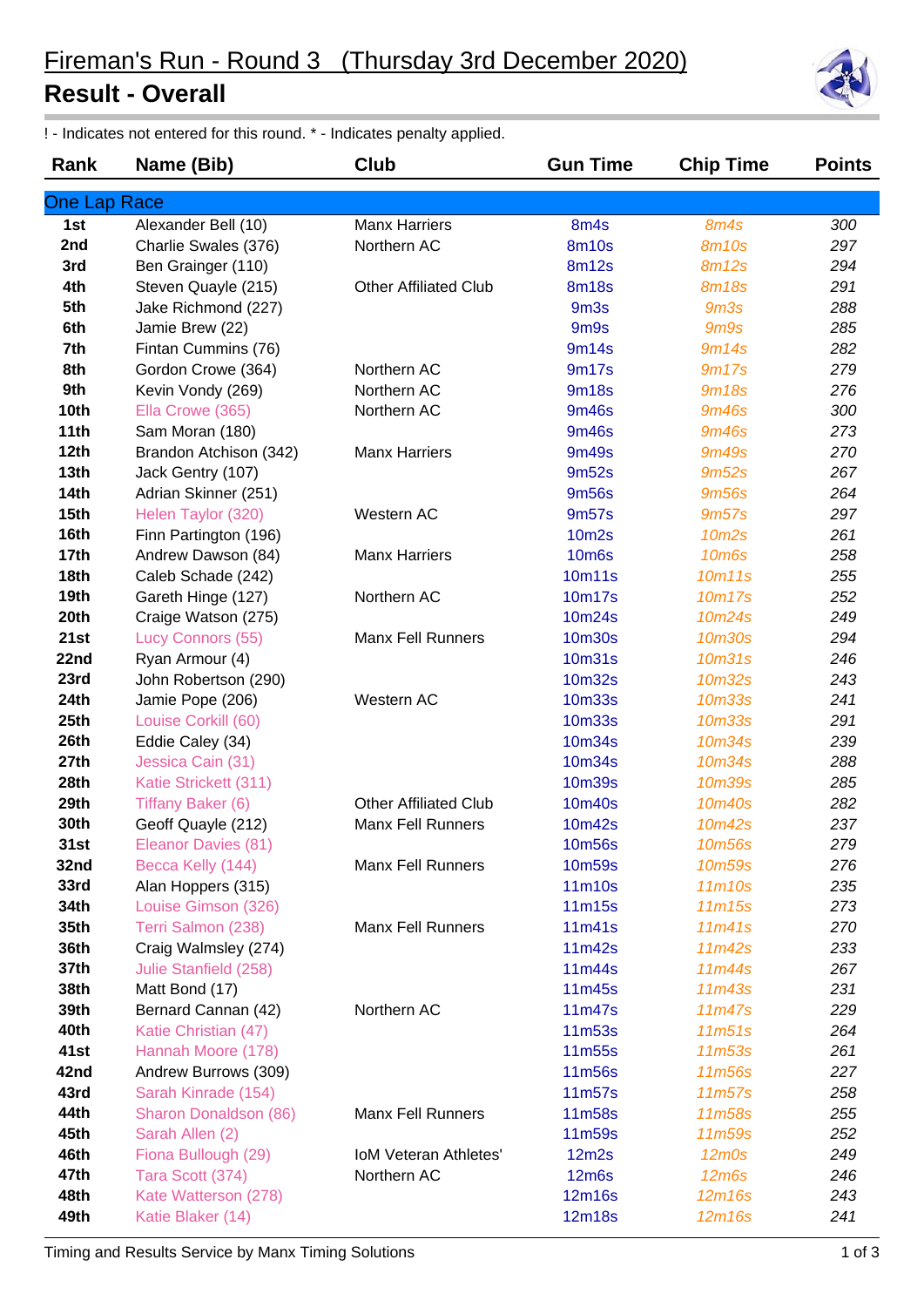## **Result - Overall**



| Rank         | Name (Bib)                 | Club                         | <b>Gun Time</b> | <b>Chip Time</b> | <b>Points</b> |
|--------------|----------------------------|------------------------------|-----------------|------------------|---------------|
| <b>50th</b>  | Diane Pope (205)           | Western AC                   | 12m19s          | 12m19s           | 239           |
| <b>51st</b>  | Jo Hamilton (112)          | Western AC                   | 12m19s          | 12m19s           | 237           |
| 52nd         | Lynda Quayle (213)         | <b>Manx Fell Runners</b>     | <b>12m36s</b>   | 12m36s           | 235           |
| 53rd         | Chrissy Lewis (160)        | Northern AC                  | 12m41s          | <b>12m39s</b>    | 233           |
| <b>54th</b>  | Eileen Clarke (51)         |                              | 12m46s          | 12m46s           | 231           |
| <b>55th</b>  | Luke Brammer (20)          |                              | 12m46s          | 12m46s           | 225           |
| <b>56th</b>  | Tony Couperwoods (68)      |                              | 12m50s          | 12m50s           | 223           |
| <b>57th</b>  | Catherine Kennedy (149)    |                              | 12m54s          | 12m52s           | 229           |
| 58th         | Alan Teare (260)           |                              | 12m59s          | 12m59s           | 221           |
| 59th         | Gemma Quilliam (310)       |                              | 13m2s           | 13m2s            | 227           |
| 60th         | Helen Thommeny (264)       | <b>Other Affiliated Club</b> | <b>13m8s</b>    | <b>13m8s</b>     | 225           |
| 61st         | Jim Caley (35)             |                              | <b>13m13s</b>   | 13m13s           | 219           |
| 62nd         | Colin Crooks (295)         |                              | 13m17s          | 13m17s           | 217           |
| 63rd         | Helen Bedford (8)          |                              | 13m20s          | 13m20s           | 223           |
| 64th         | Mike Davies (348)          |                              | 13m21s          | 13m21s           | 215           |
| 65th         | Lisa Collister (54)        |                              | 13m22s          | 13m20s           | 221           |
| 66th         | Laura Wood (287)           |                              | 13m34s          | <b>13m30s</b>    | 219           |
| 67th         | Janelle Quayle (328)       | Northern AC                  | <b>13m35s</b>   | <b>13m33s</b>    | 217           |
| 68th         | Sammie Macdonald (170)     |                              | <b>13m36s</b>   | 13m34s           | 215           |
| 69th         | Sharon Hyatt (134)         | Northern AC                  | 13m40s          | 13m40s           | 213           |
| 70th         | Sally Rothwell Caley (234) | Western AC                   | 13m40s          | <b>13m37s</b>    | 211           |
| 71st         | Vicki Burgess (356)        |                              | 13m46s          | 13m42s           | 209           |
| 72nd         | Keith Corkill (319)        |                              | 13m46s          | 13m46s           | 213           |
| 73rd         | Jennifer Blackburn (12)    |                              | 13m47s          | 13m43s           | 207           |
| 74th         | Jean Young (288)           |                              | 13m49s          | 13m49s           | 205           |
| 75th         | Steph Brew (23)            |                              | 13m51s          | 13m51s           | 203           |
| 76th         | Gemma Thompson (265)       |                              | 13m54s          | 13m52s           | 201           |
| 77th         | Maura Kelly (145)          | Northern AC                  | 13m55s          | 13m52s           | 199           |
| 78th         | Paula Garland (321)        |                              | <b>13m59s</b>   | 13m57s           | 197           |
| 79th         | Jenny Caldwell (33)        |                              | 14m4s           | 14m2s            | 195           |
| 80th         | Sue Staley (257)           |                              | 14m7s           | 14m7s            | 193           |
| 81st         | Matty Kelly (377)          |                              | <b>14m8s</b>    | 14m8s            | 211           |
| 82nd         | Katharine Keenan (143)     |                              | 14m9s           | <b>14m6s</b>     | 191           |
| 83rd         | Amanda Ansermoz (3)        |                              | 14m13s          | 14m10s           | 189           |
| 84th         | Melissa Lines (162)        |                              | 14m13s          | 14m11s           | 187           |
| 85th         | Katie McAleer (173/650)    |                              | 14m13s          | 14m10s           | 185           |
| 86th         | Laura Mylchreest (182)     |                              | 14m14s          | 14m11s           | 183           |
| 87th         | Hazel Fergusson (362)      |                              | 14m16s          | 14m14s           | 132           |
| 88th         | Anna McCanney (176)        |                              | 14m23s          | 14m19s           | 131           |
| 89th         | John Philip Smith (254)    |                              | 14m38s          | 14m38s           | 209           |
| 90th         | Sabrina Crowe (333)        |                              | 14m40s          | 14m40s           | 130           |
| 91st         | Sue Ackroyd (1)            | <b>IoM Veteran Athletes'</b> | $15m$ Os        | 14m57s           | 129           |
| 92nd         | Clare Gelder (105)         |                              | 15m2s           | 15m2s            | 128           |
| 93rd         | Katy Bond (16)             |                              | <b>15m8s</b>    | 15m4s            | 127           |
| 94th         | Helen Edwards (94)         |                              | 15m14s          | 15m12s           | 126           |
| 95th         | Nicola Gallagher (102)     |                              | 15m22s          | 15m18s           | 125           |
| 96th         | Alan Pilling (204)         | <b>IoM Veteran Athletes'</b> | 15m23s          | 15m23s           | 207           |
| 97th         | Chloe Teare (261)          |                              | 15m28s          | 15m28s           | 124           |
| 98th         | Fiona Quayle (210)         |                              | 15m29s          | 15m24s           | 123           |
| 99th         | Natalie Nolan (187)        |                              | 15m32s          | 15m28s           | 122           |
| <b>100th</b> | Rachael Trimble (266)      |                              | 15m32s          | 15m30s           | 121           |
| <b>101st</b> | Denise Bridson (24)        | Northern AC                  | 15m33s          | 15m30s           | 120           |